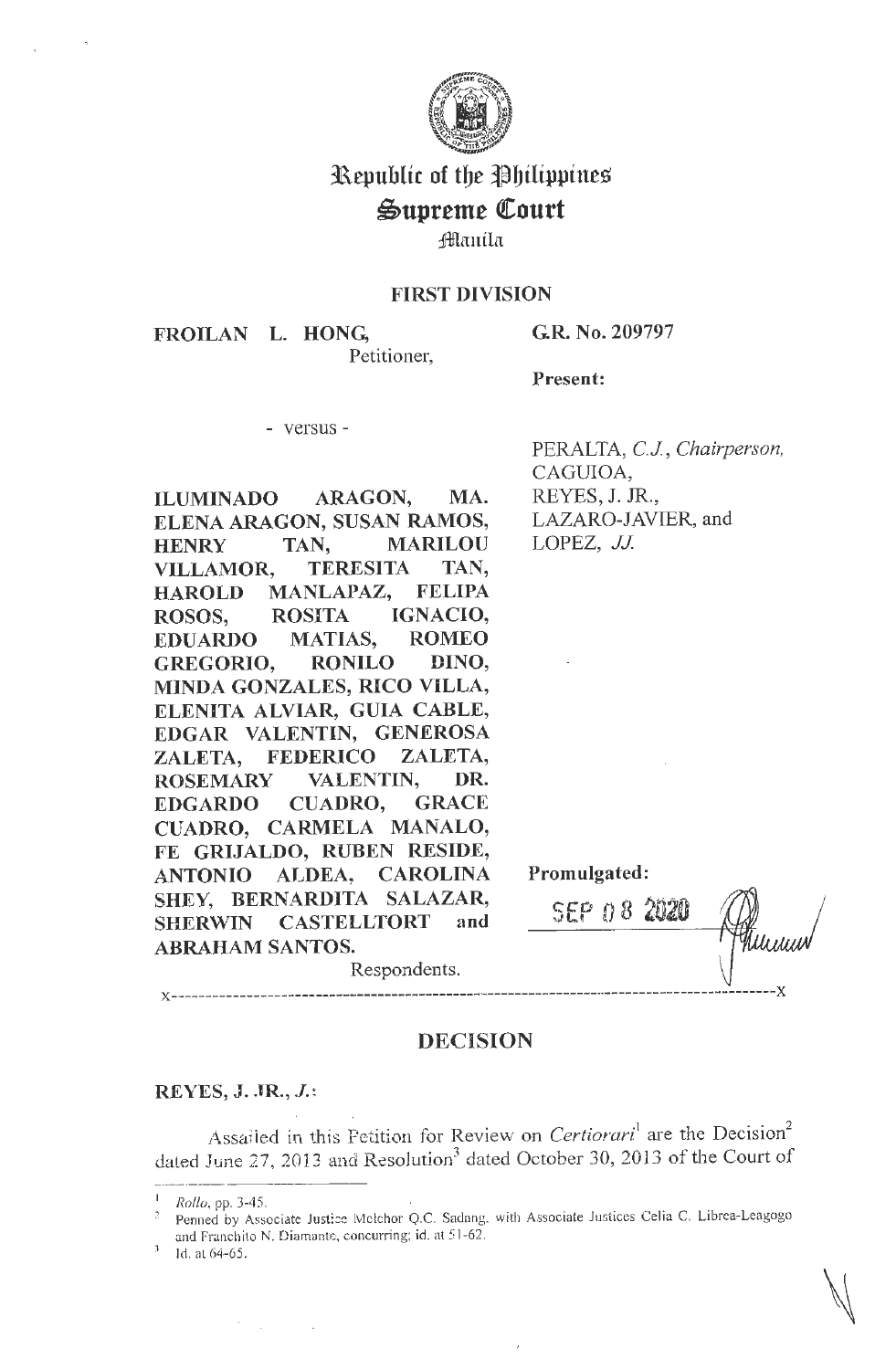Appeals (CA) in CA-GR. SP No. 118660 affirming the Order<sup>4</sup> dated March 22, 2010 of the Regional Trial Court of Quezon City, Branch 215 (RTC-Branch 215) and the Order<sup>5</sup> dated December 20, 2010 of the Regional Trial Court of Quezon City, Branch 105 (RTC-Branch 105).

#### **Relevant Antecedents**

The Lord's Flock Catholic Charismatic Community (Lord's Flock), a transparochial community under the hierarchy of the Roman Catholic Church, was formed on April 4, 1986 by Spouses Techie and Bobbie Rodriguez (Spouses Rodriguez), Froilan L. Hong (petitioner), and some Catholic priests. At the top of the hierarchy is the Council of Directors, Council of Advisors, Council of Coordinators, and Council of Workers.<sup>6</sup>

As founders, spouses Rodriguez were members of the Council of Elders and were joined in said council by Fr. Larry Faraon (Fr. Faraon). Petitioner was named to the Council of Directors as Director of Administration.<sup>7</sup>

Sometime in 1998, there was a falling out between Fr. Faraon and spouses Rodriguez. The former's integrity and morality were questioned, while the latter faced anomalies concerning misuse of funds and incompetent leadership.<sup>8</sup>

In an alleged response to the disagreements among leaders of Lord's Flock, its members namely: Iluminada Aragon, Ma. Elena Aragon, Susan Ramos, Henry Tan, Marilou Villamor, Teresita Tan, Harold Manlapaz, Felipa Rosos, Rosita Ignacio, Eduardo Matias, Romeo Gregorio, Ronilo Dino, Minda Gonzales, Rico Villa, Elenita Alviar, Guia Cable, Edgar Valentin, Generosa Zaleta, Federico Zaleta, Rosemary Valentin, Dr. Edgardo Cuadro, Grace Cuadro, Carmela Manalo, Fe Grijaldo, Ruben Reside, Antonio Aldea, Carolina Shey, Bernardita Salazar, Sherwin Castelltort and Abraham Santos (collectively referred to as respondents) allegedly spread rumors against the Council of Eiders; an act contrary to the teachings of Shema, a guidebook that lays down the hierarchical structure of the community and embodies its teachings and the way of life of its members.<sup>9</sup>

Thus, spouses Rodriguez and petitioner appealed to the members to stop gossiping and spreading rumors, but their pleas were unheeded.<sup>10</sup>

- 
- 
- 

Penned by Judge Ma. Luisa C. Quijano-Padilla; id. at 182-184.

Penned by Judge Rosa Samson Tatad; id. at 228-230.<br>
<sup>6</sup>Id. at 52.<br>
<sup>8</sup>Id. <sup>8</sup>Id. <sup>9</sup>Id. <sup>9</sup>Id.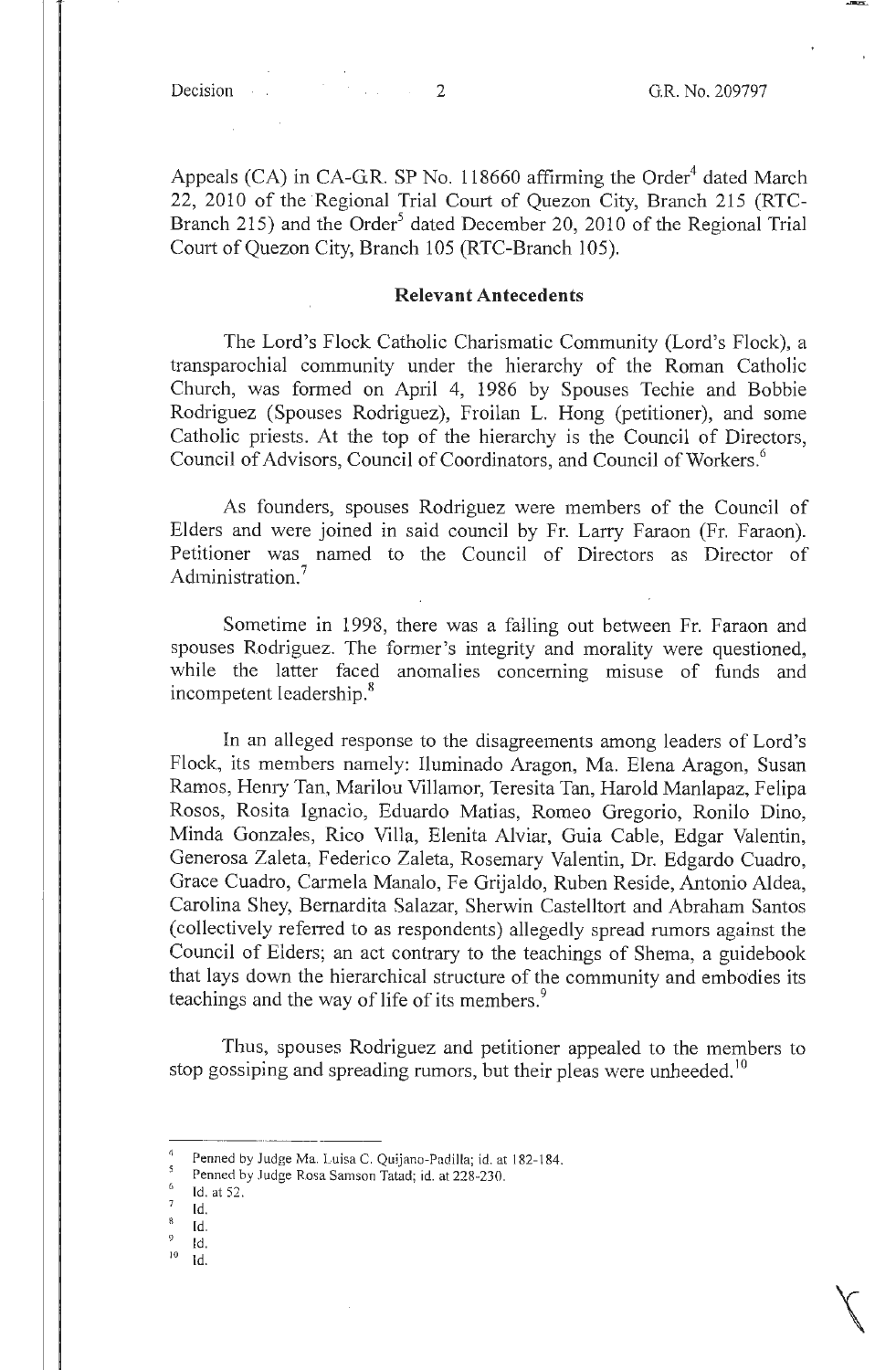In a letter dated January 12, 2002, petitioner and Apollo Jucaban told Fr. Faraon that they no longer consider him as an authority over the Lord's Flock.<sup>11</sup>

Attacks against the Council of Elders continued, prompting the elders and directors to issue a Notice, imposing disciplinary actions against the 34 members. Posted on a bulletin board, such Notice signed by petitioner states:

21 January 2002

THE FOLLOWING HAVE BEEN CONFIRMED TO BE SPREADING LIES, EVIL NONSENSE AND FALSEHOODS AGAINST SIS. TECHIE AND THE LORD'S FLOCK, CAUSING DIVISION IN THE COMMUNITY; HAVE VIOLATED THE COMMUNITY'S WAY OF LIFE AS STATED IN THE SHEMA; NOT IN GOOD STANDING.

THEY ARE EXPELLED FROM THE CONGREGRATION.

 $x \times x$  spreading evil nonsense . . . he will not receive the brothers. .

Expelling them from the church  $(3$  John  $9:10)$ 

**xxxx** 

CURSE FOR DISOBEDIENCE ... all these curses shall come upon you and overwhelm you. . . SICKNESS and DEFEAT; OPPRESSION; EXILE; FRUITLESS LABORS; INVASION AND SIEGE; PLAGUES. (Deut. 28:15 & ft)

BRO. FROILAN HONG Director for Administration<sup>12</sup>

Out of the 34 members, 28 of them filed joint complaint-affidavits for libel against petitioner before the Office of the City Prosecutor of Quezon City, in February 2002.<sup>13</sup>

On April 24, 2002, Petitioner filed a motion for the consolidation of all the cases<sup>14</sup> and thereafter, a Counter-Affidavit.<sup>15</sup>

On August 1, 2008, Prosecutor Rodrigo del Rosario issued a Resolution, finding probable cause against petitioner for the crime of libel. Consequently, an Information was filed with the RTC.<sup>16</sup>

 $^{11}$  Id.

 $^{16}$  Id.

 $\frac{12}{13}$  Id. at 53.

<sup>13</sup> Id. at 54.

<sup>1</sup> ' $\frac{14}{15}$  Id. at 101-103.

Id.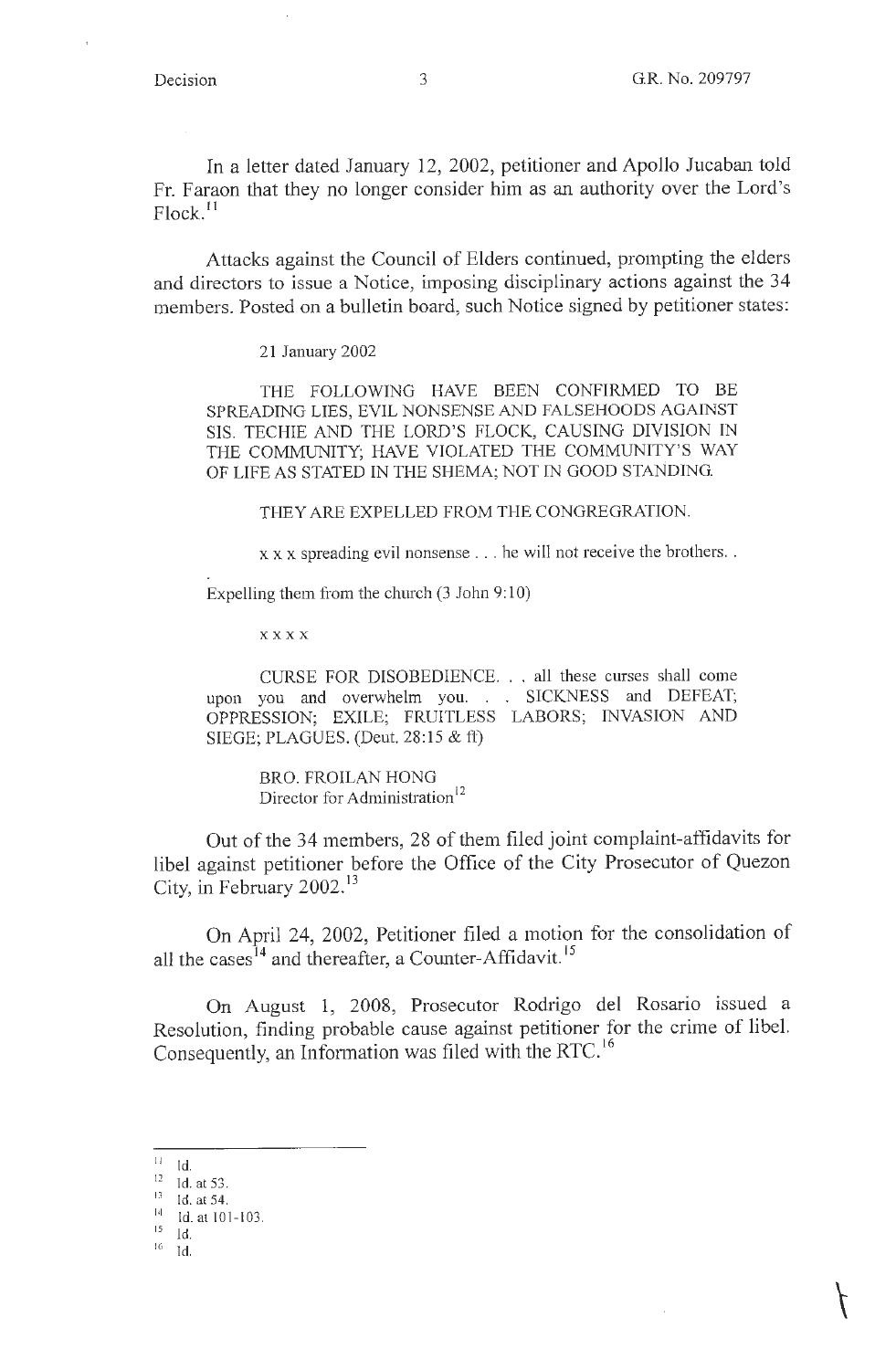Petitioner filed an Urgent Motion for Reconsideration,<sup>17</sup> alleging that malice cannot be imputed against him as his act was specifically undertaken in accordance with the teachings of their community, among others.

In a Supplement to Motion for Reconsideration<sup>18</sup> dated March 27, 2009, petitioner invoked that his right to due process was violated when he was not afforded the right to present evidence and the right to a full proceeding during the preliminary investigation of the case; and right to speedy disposition of a case when six years had lapsed before the Resolution, finding probable cause, was issued by the prosecutor.

In a Resolution<sup>19</sup> dated August 18, 2009, the Office of the City Prosecutor set aside its earlier Resolution and accordingly directed the prosecutor assigned in the case to file a motion to withdraw the Information. It opined that the words used in the subject notice did not, in any manner, intentionally insult nor defame the reputation of the respondents as the posting thereof is a true report and part of the activities of the organization, which petitioner serves as the Director for Administration, thus:

WHEREFORE, premises considered, it is most respectfully recommended that the resolution of this Office dated August 1, 2008 be set aside and in lieu thereof a new one is rendered dismissing the Libel charges against herein respondent Froilan L. Hong. The Trial Prosecutor assigned in these cases is hereby directed to file the necessary Motion to Withdraw Information/s filed before the Regional Trial Court of Quezon City Branch 215.

Correspondingly, a Motion to Withdraw Information<sup>20</sup> dated October 22, 2009 was filed by the prosecution.

To this, respondents filed a Comment/Opposition on the Motion to Withdraw Information, $2^1$  respondents insisted that the prosecutor erred in reversing its Resolution dated August 1, 2008 considering that the elements of libel are present in the case.

In his Reply<sup>22</sup> dated February 15, 2010, petitioner asserted that no reason exists to cause the disturbance of the August 18, 2009 Resolution of the prosecutor as it was not established, based on the records of the case, that the elements for the crime of libel exist; and that the inordinate delay of 6 years from the time the complaints were filed until the issuance of the Resolution violated his right to a speedy disposition of a case.

 $\frac{17}{18}$  Id. at 116-138.

<sup>&</sup>lt;sup>18</sup> Id. at 120-138.<br><sup>19</sup> Id. at 147-148.

 $\frac{20}{21}$  Id. at 149.

 $\frac{21}{22}$  Id. at 151-167.<br> $\frac{22}{10}$  at 166-181.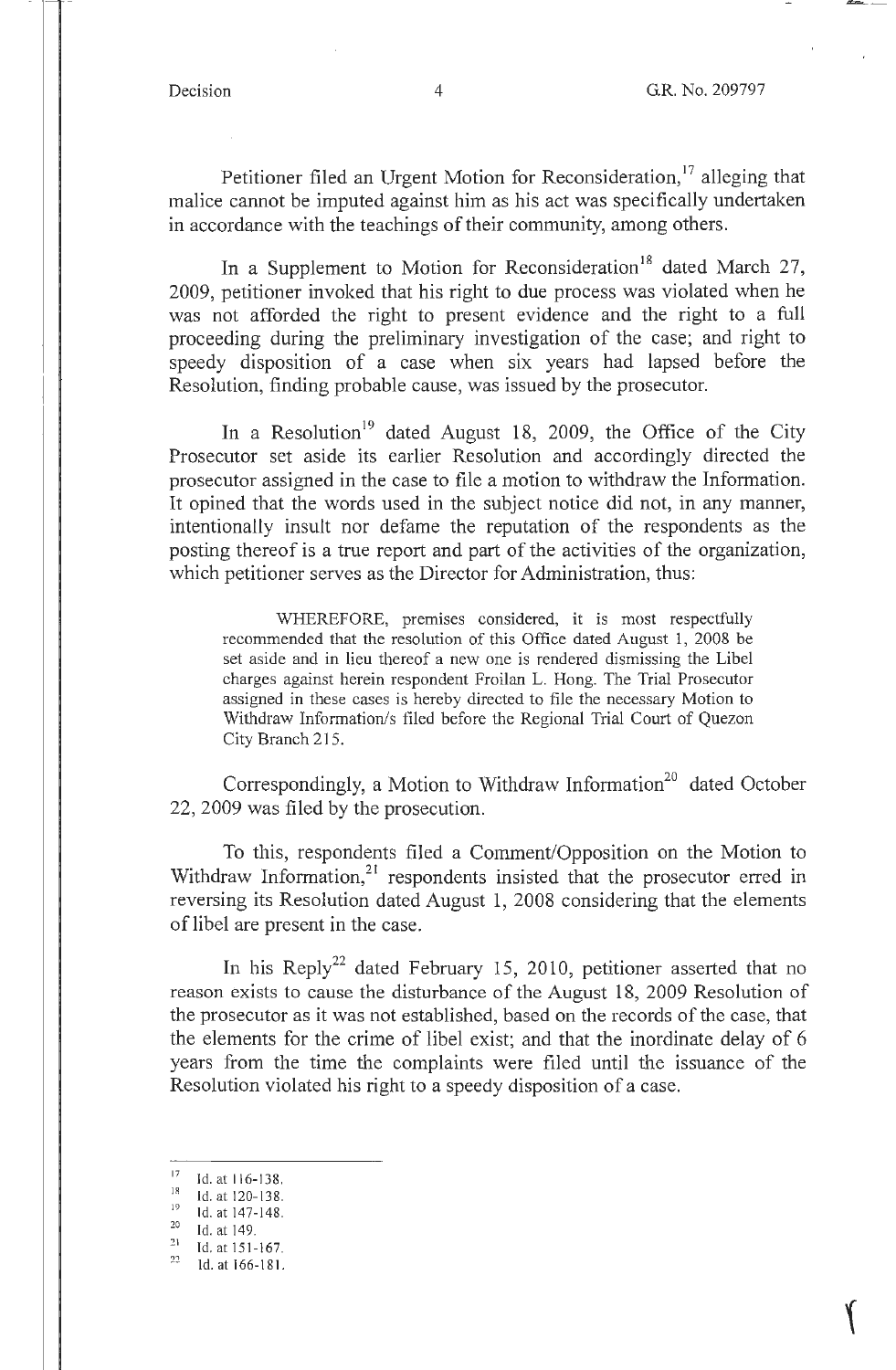In an Order<sup>23</sup> dated March 22, 2010, the RTC-Branch 215 denied the motion for lack of merit. In upholding the Information, the RTC maintained that the imputation of "x x x spreading lies, evil nonsense and falsehood against Sis. Techie and the Lord's Flock, x x x" ascribed a vice or defect upon respondents, who were identified. Moreover, said imputations were published when the same was posted on the bulletin board, thus:

WHEREFORE, premises considered, the Motion to Withdraw Information filed by the prosecution is hereby Denied for lack of merit.

#### SO ORDERED.

A Motion for Reconsideration was filed by petitioner, which was denied in an Order<sup>24</sup> dated December 20, 2010. The case was transferred to RTC-Branch 105, following the inhibition of the trial judge in RTC-Branch 215. The RTC-Branch 105 reiterated that the elements of the crime of libel are present in this case so as to deny the Motion to Withdraw the Information.

Hence, a Petition for *Certiorari,* ascribing grave abuse of discretion on the part of the RTCs in upholding the Information and in violating his constitutional right to speedy trial, was filed by petitioner.

In a Decision<sup>25</sup> dated June 27, 2013, the CA ruled that RTC- Branch 215 and RTC-Branch 105 acted within their power in denying the motion to withdraw as they found probable cause for libel after conducting an independent assessment of the evidence by the prosecution. By doing so, the CA recognized that the RTCs did not prejudge the case as they were explicit in stating that there is still a need to determine whether the subject notice was made privately or officially as to be considered as privileged under Article 354 of the Revised Penal Code, that is, the presentation of evidence that the acts of petitioner constitute a true report and part of his duties as Director for Administration.

On the violation of petitioner's right to speedy trial, the CA maintained that petitioner failed to prove that other than the fact of delay, that the same was done in a capricious, malicious, or oppressive manner.

The *fallo* thereof provides:

 $\frac{23}{24}$  Supra note 4.<br>  $\frac{24}{25}$  Supra note 2.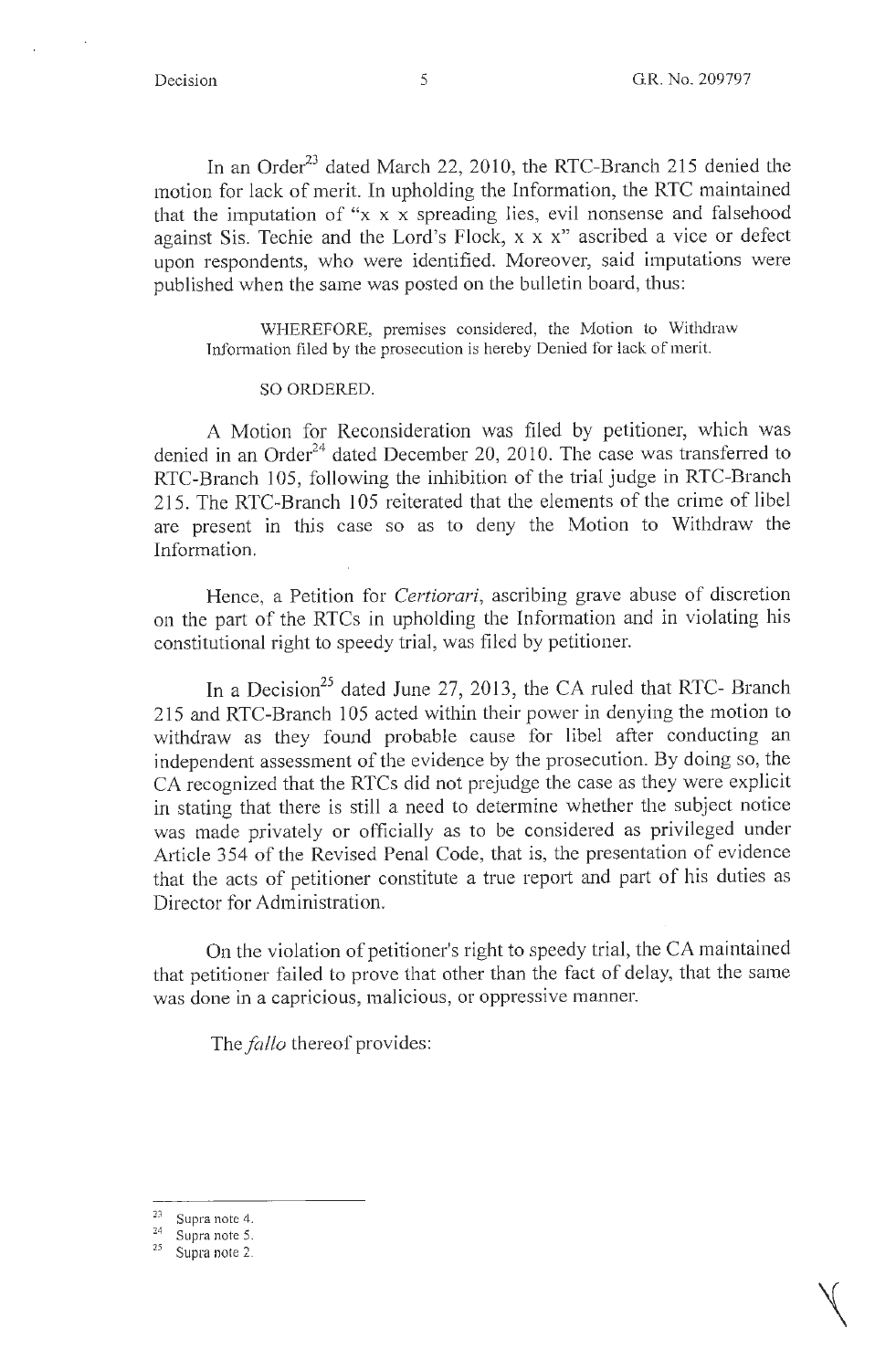$\bigwedge$ 

**WHEREFORE,** the petition is **DENIED.** The December 20, 2010 Order of the Regional Trial Court of Quezon City, Branch 105 which denied the Motion for Reconsideration of the March 22, 2010 Order of the Regional Trial Court of Quezon City, Branch 215, in Criminal Case No. Q-08-154446 is hereby **AFFIRMED.** 

#### **SO ORDERED.**

Undaunted, petitioner filed a Motion for Reconsideration which was denied in a Resolution<sup>26</sup> dated October 30, 2013.

Hence, this petition.

*Via* a Petition for Review on *Certiorari,* petitioner contends that no probable cause exists to hold him for trial; that his case was already prejudged; and that the delay in the proceedings violated his right to speedy trial and prompt disposition of his case.

In their Comment, $27$  respondents insist that the denial of the motion to withdraw was not erroneous as the trial court made an independent assessment of the merits of the motion and that the case was not prejudged as the trial court still required the presentation of evidence to determine the guilt of petitioner. Moreover, respondents belie petitioner's allegation that his rights to speedy trial and speedy disposition of a case were violated, arguing that petitioner in fact never attended a scheduled hearing during the preliminary investigation stage despite notice; that he submitted a prohibited pleading as his Counter-Affidavit which was in the nature of a Motion to Dismiss, was not subscribed and sworn to before a prosecutor; and that it was only after he was arrested that he showed interest in his case when he filed an Urgent Motion for Reconsideration.

#### **The Issue**

Summarily, this Court is asked to review the propriety of the denial of the motion to withdraw information and the alleged violation of petitioner's right to speedy trial and prompt disposition of a case.

### **This Court's Ruling**

When an Information is filed in court, the court acquires jurisdiction over the case and has the authority to determine, among others, whether or not the case should be dismissed.<sup>28</sup> The court is not bound by the findings of the prosecution for to do so would tantamount to a renunciation of power of the Judiciary to the Executive, to wit:

<sup>&</sup>lt;sup>26</sup> Supra note 3.<br><sup>27</sup> Id. at 296-313.<br><sup>28</sup> *Personal Collection Direct Selling, Inc. v. Carandang*, G.R. No. 206958, November 8, 2017.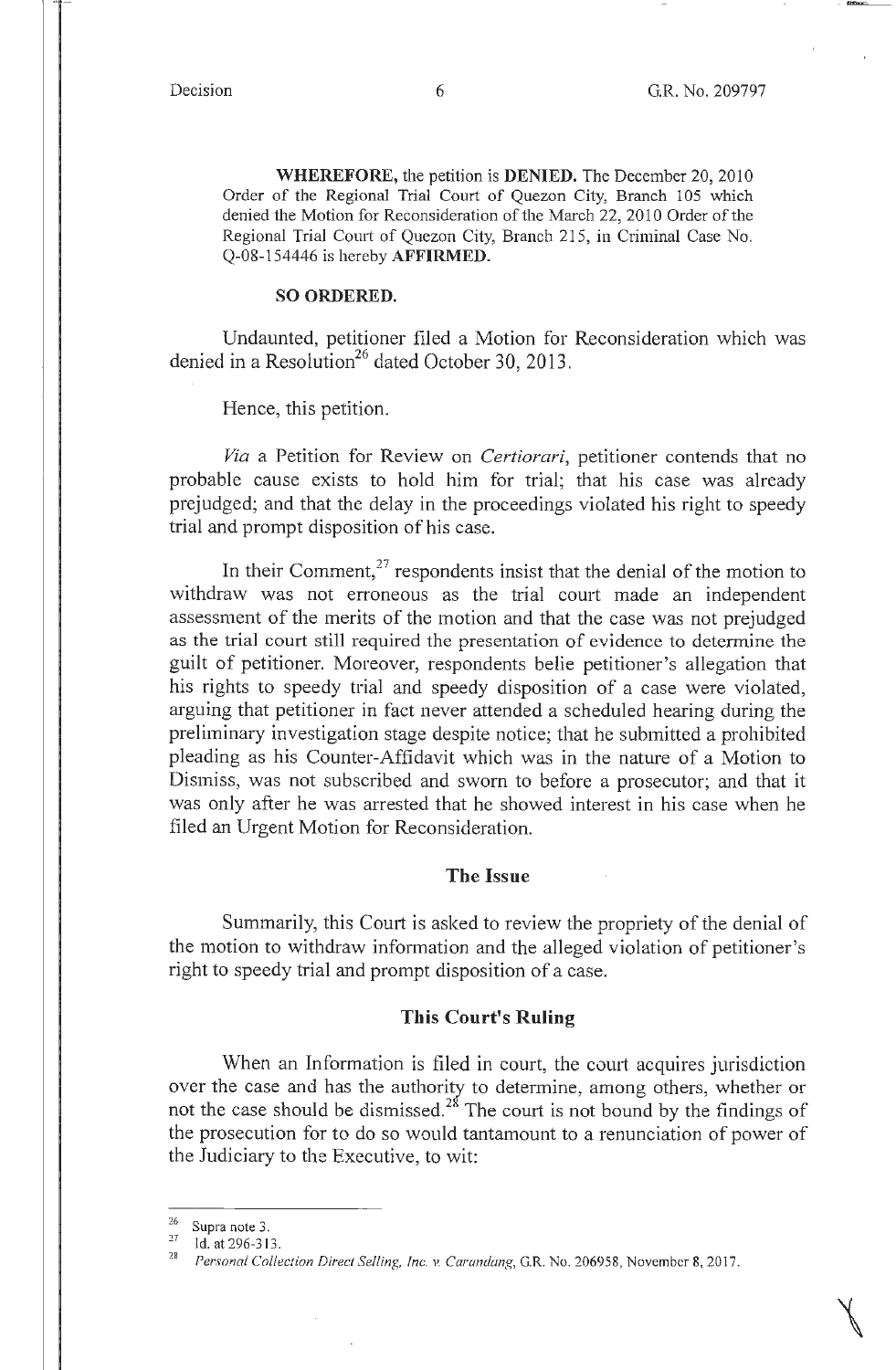In resolving a motion to dismiss a case or to withdraw the information filed by the public prosecutor (on his own initiative or pursuant to the directive of the Secretary of Justice), either for insufficiency of evidence in the possession of the prosecutor or for lack of probable cause, the trial court should not merely rely on the findings of the public prosecutor or of the Secretary of Justice that no crime had been committed or that the evidence in the possession of the public prosecutor is insufficient to support a judgment of conviction of the accused. To do so is to surrender a power constitutionally vested in the Judiciary to the Executive.<sup>29</sup>

Thus, the court has the duty to assess independently the merits of the motion, and this assessment must be embodied in a written order disposing of the same.<sup>30</sup> In granting or denying a motion to withdraw an information, the court must conduct *a cautious and independent evaluation of the evidence* of the prosecution and must be convinced that the merits of the case warrant either the dismissal or continuation of the action. $31$ 

In this case, the Orders explicitly stated the reasons for denying the motion to withdraw Information. The trial courts were categorical in stating that the evidence presented by both parties were reviewed and evaluated. After such assessment, they went on to pronounce that there exists probable cause against the petitioner to hold him for trial. The March 22, 2010 and December 20, 2010 Orders provide, respectively, to wit:

The Order dated March 22, 2010:

**xxxx** 

The imputation of *"x x x spreading lies, evil nonsense and falsehood against Sis. Techie and the Lord's Flock, x x x"* allegedly ascribes on Private Complainants a vice or defect. The said imputations of vice or defect were published when they were posted on the bulletin board. The identity of the person defamed were clearly established as the names of the Private Complainants were also posted on the bulletin board. Finally, the Private Complainants added that malice in law is presumed in a defamatory imputation and proof thereof is not required.

There is no question that the imputed defect or vice were libelous, the same were published and the person defamed were categorically identified. x x x

The Order dated December 20, 2010:

**xxxx** 

After going over the assailed order, and evaluating the information

<sup>&</sup>lt;sup>29</sup> Junio v. Cacatian-Beltran, 724 Phil. 1, 10-11 (2014).<br><sup>30</sup> *Jose v. Suarez*, 714 Phil. 310, 319 (2013).<br><sup>31</sup> Sunga pata <sup>2</sup>.

Supra note 3.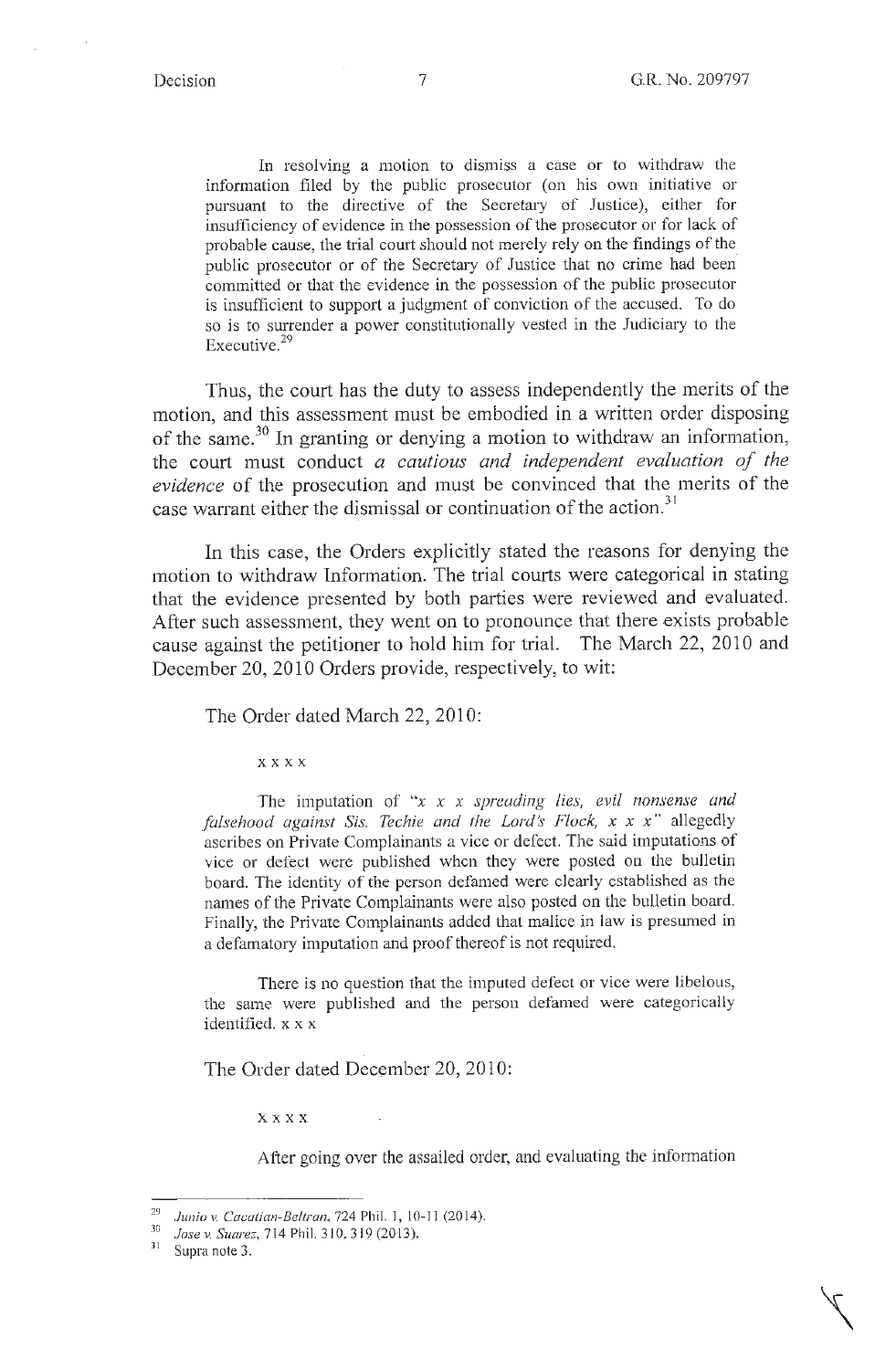and the documents attached thereto, this Court maintains the denial of the motion to withdraw information. There is no dispute as to the existence of the three elements of libel to wit: 1) the assailed notice imputes that private complainants committed reprehensible acts of spreading lies, evil nonsense and falsehood against Sis. Techie and the Lord's Flock which tends to dishonor or discredit their persons 2) the persons defamed were categorically identified; 3) there is publication because the defamatory notice was communicated to third persons, other than persons defamed and to whom the statements refer.

On the basis of the foregoing, this Court is convinced that there is probable cause or sufficient ground to hold the accused for trial to establish the element of malice. The truth or falsity of the claim that the notice was made by the accused in the performance of any legal, moral or social duty need to rest upon positive evidence, both documentary and testimonial, upon which a definite finding may be made. x x x In other words, the prosecution has still to prove each and every element of libel, malice, being one, and for the defense to rebut the presumption of malice.

Petitioner's contention that the trial courts "completely ignored" the findings of the public prosecutor is utterly baseless. To highlight, the trial courts are bound to make an *independent* evaluation of the evidence presented. To entirely uphold the findings of the public prosecutor is to surrender the trial courts' discretion, duty, and jurisdiction.

Likewise, petitioner's argument that the case was prejudged; thus violating his constitutional presumption of innocence, is unmeritorious.

In contending so, petitioner quoted pertinent statements of the RTC-Branch 215 and RTC-Branch 105; to wit:

The Order dated March 22, 2010:

There is no question that the imputed vice or defect were libelous, the same were published and the person defamed was categorically identified. The only issue for determination is whether the same were made privately or officially as to be qualifiedly privileged under Article 354 of the Revised Penal Code. Evidence must be adduce (sic) to prove that the acts of the accused complained of constitutes a true report and part of bis· d'uties and responsibilities as Director for Administration of the Lord's Flock Catholic Ministry. x x x

#### The Order dated December 20, 2010:

**Carl Corporation** 

After going over the assailed order, and evaluating the information and the documents attached thereto, this Court maintains the denial of the motion to withdraw informatien. There is no dispute as to the existence of the three elements of libel  $x \times x$ 

Thus; sharing the view of Branch 215, the only issue to determine is whether er not the defamatcry statements contained in the notice were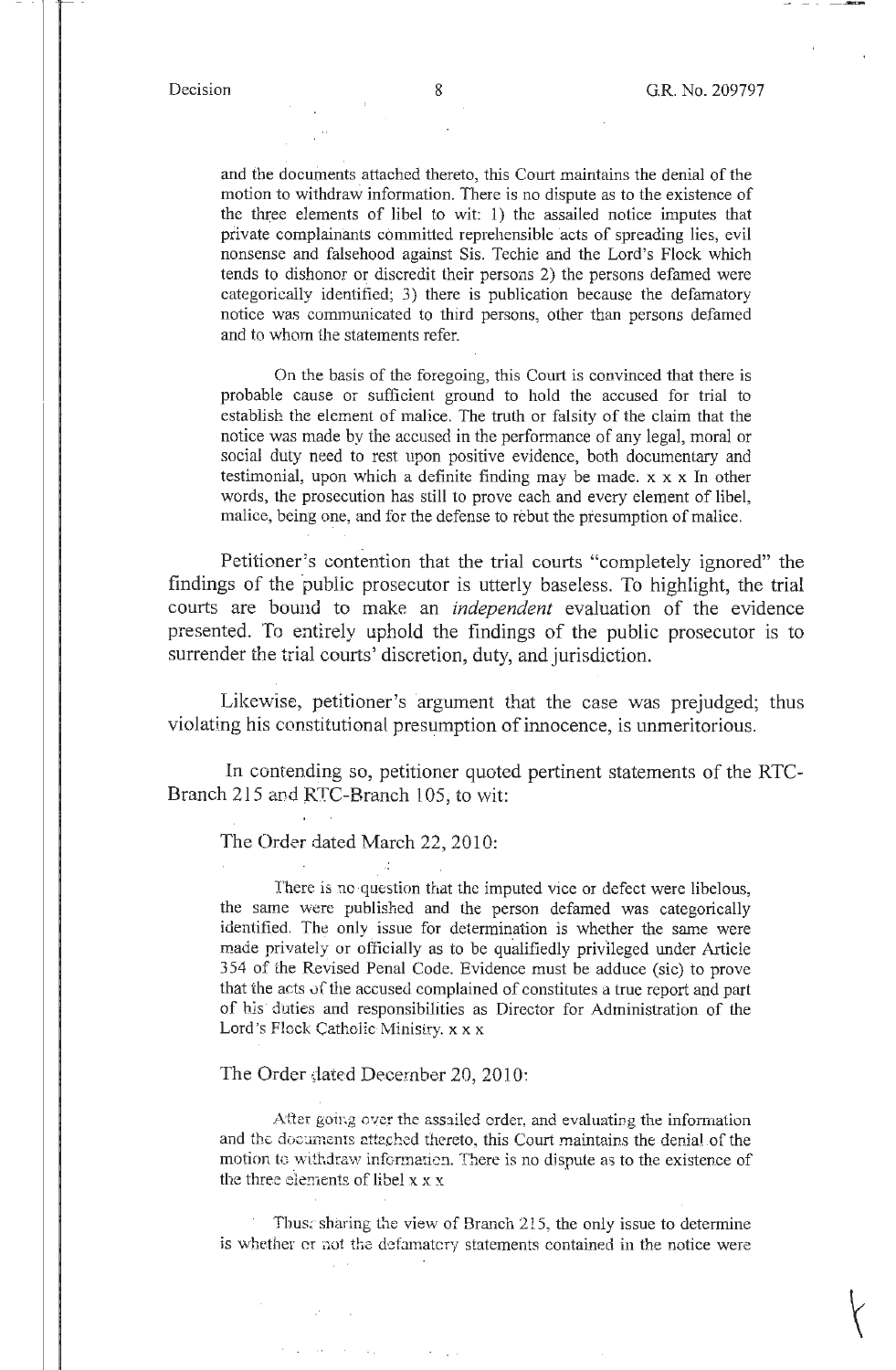made privately or officially that falls within the purview of a qualifiedly privileged communication under Article 354 (No. 1) of the Revised Penal Code, or more importantly, whether or not the defamatory statements were published with malice,

A reading of the above-cited Orders show that the trial courts merely identified that there exists probable cause against petitioner. There was no declaration as to his guilt or innocence. The Orders ultimately reiterate the need to present additional evidence for the proper disposition of the case, underlining the necessity of determining *all* the elements of the crime allegedly committed. Interestingly, the Order dated December 20, 2010 demanded the prosecution to prove each element, to wit:

**xxxx** 

In other words, the prosecution has still to prove each and every element of libel, malice, being one, and for the defense to rebut the presumption of malice.

**xxxx** 

What the trial courts measured was the *probability* that petitioner committed the crime as charged based on his alleged acts complained of. It does not mean absolute certainty so as to foreclose further review and examination of the case when trial ensues, to wit:

The term does not mean "actual and positive cause" nor does it import absolute certainty. It is merely based on opinion and reasonable belief. Probable cause does not require an inquiry into whether there is sufficient evidence to procure a conviction. It is enough that it is believed that the act or omission complained of constitutes the offense charged. $32$ 

Verily, a finding of probable cause needs only to rest on evidence showing that more likely than not a crime has been committed, and that it was committed by the accused.<sup>33</sup> To properly determine such 'likelihood,' it is inescapable that the elements of the crime would be briefly examined.

Besides, the discussion of the trial court merely enunciates the legal presumption under Article 354 of the Revised Penal Code on malice, to wit:

Art. 354. Requirement for publicity. - Every defamatory imputation is presumed to be malicious, even if it be true, if no good intention and justifiable motive for making it is shown, except in the following cases:

l. A private communication made by any person to another in the performance of any legal, moral or social duty; and

2. A fair and true report, made in good faith, without any comments or

<sup>&</sup>lt;sup>32</sup> Marasigan v. Fuentes, <sup>276</sup> Phil. 574 (2016).<br><sup>33</sup> *Callo-Claridad v. Esteban, 707 Phil. 172, 185 (2013).*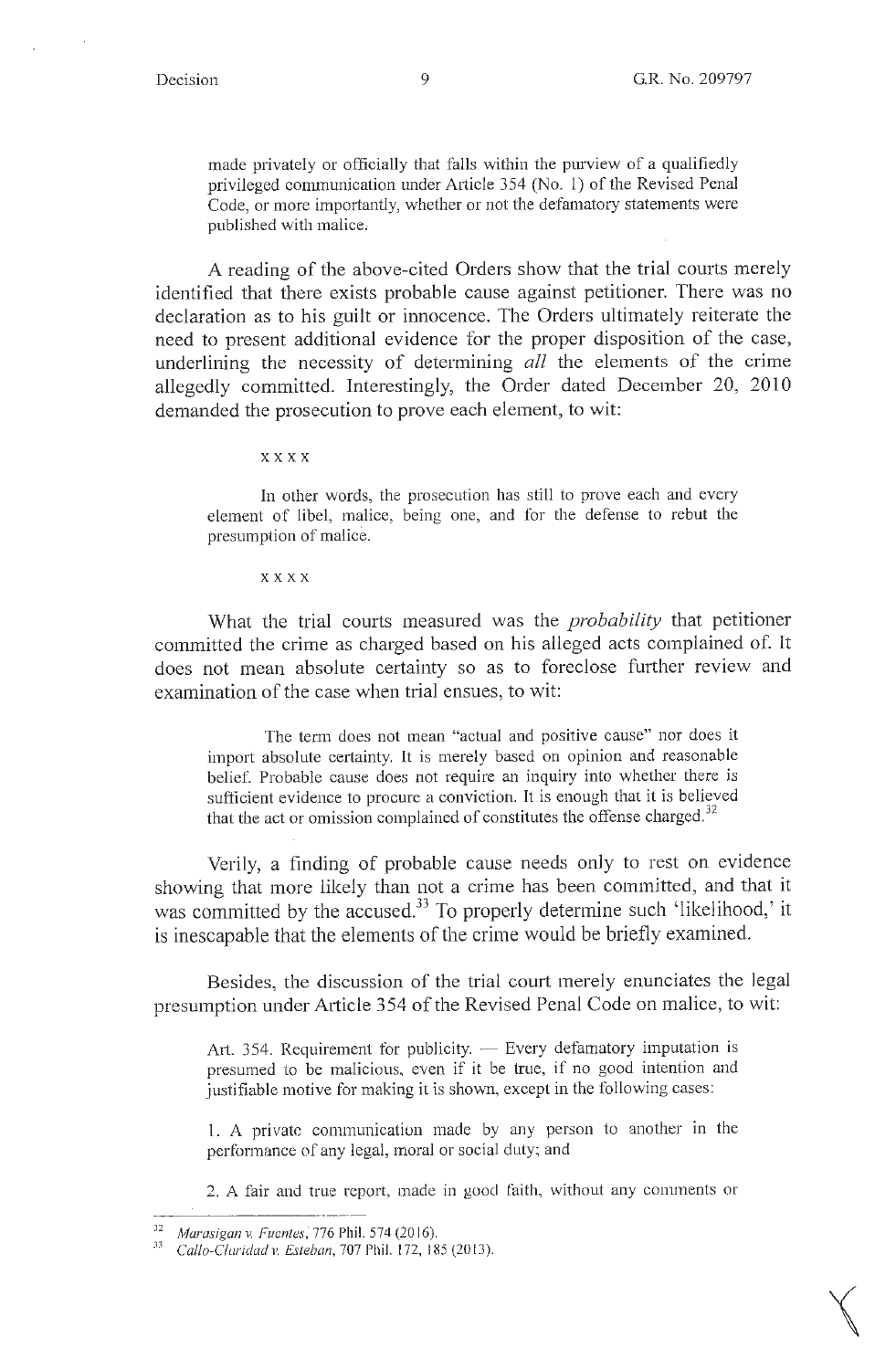remarks, of any judicial, legislative or other official proceedings which are not of confidential nature, or of any statement, report or speech delivered in said proceedings, or of any other act performed by public officers in the exercise of their functions.

On this note, the case of *Disini* v. *Secretary of Justice34* explained the import of this provision in stating that the burden of proof rests upon the accused to overcome the presumption of malice:

[W]here the offended party is a private individual, the prosecution need not prove the presence of malice. The law explicitly presumes its existence (malice in law) from the defamatory character of the assailed statement. For his defense, the accused must show that he has a justifiable reason for the defamatory statement even if it was in fact true.<sup>35</sup>

On the issue of the alleged violation of petitioner's right to speedy trial and prompt disposition of a case, we chiefly discuss the differences and similarities between them.

Both constitutionally enshrined rights ensure that delay is averted in the administration of justice. The difference, however, depends as to which body can such right be invoked against. As held in the case of *Cagang v.*  Sandiganbayan,<sup>36</sup> the right to speedy trial under Section 14(2)<sup>37</sup> of the 1987 Constitution is invoked against the courts in criminal prosecution while the right to speedy disposition of a case under Section  $16^{38}$  of the 1987 Constitution is invoked against the courts, quasi-judicial or administrative bodies in civil, criminal or administrative case.

In this case, petitioner raised the issue on the alleged violation of his right to speedy disposition of a case when he filed a Supplemental to Motion for Reconsideration, claiming that the lapse of six years from the time of the filing of the complaints until the issuance of the Resolution of the prosecutor justifies the dismissal of his case as such delay constitutes a violation of his constitutional right. However, the RTC failed to resolve the same. When the case, however, was elevated to the CA, petitioner invoked the violation of his right to speedy trial, while however citing Section 16, Article III of the 1987 Constitution, against the prosecutor for the delay in the issuance of the

<sup>&</sup>lt;sup>34</sup> 727 Phil. 28 (2014).

<sup>35</sup> Id. at 113.

 $^{36}$  Cagang v. Sandiganbayan, G.R. Nos. 206438, 206458, and 210141-42, July 31, 2018. Section 14.

xxxx

<sup>(2)</sup> In all criminal prosecutions, the accused shall be presumed innocent until the contrary is proved, and shall enjoy the right to be heard by himself and counsel, to be informed of the nature and cause of the accusation against him, to have u speedy, impartial, and public trial, to meet the witnesses face to face, and to have compulsory process to secure the attendance of witnesses and the production of evidence in his behalf. However, after arraignment, trial may proceed notwithstanding the absence of the accused provided that he has been duly notified and his failure to appear is unjustifiable.

 $x \times x \times x$ <br>38 SEC. 16. All persons shall have the right to a speedy disposition of their cases before all judicial, quasijudicial, or administrative bodies.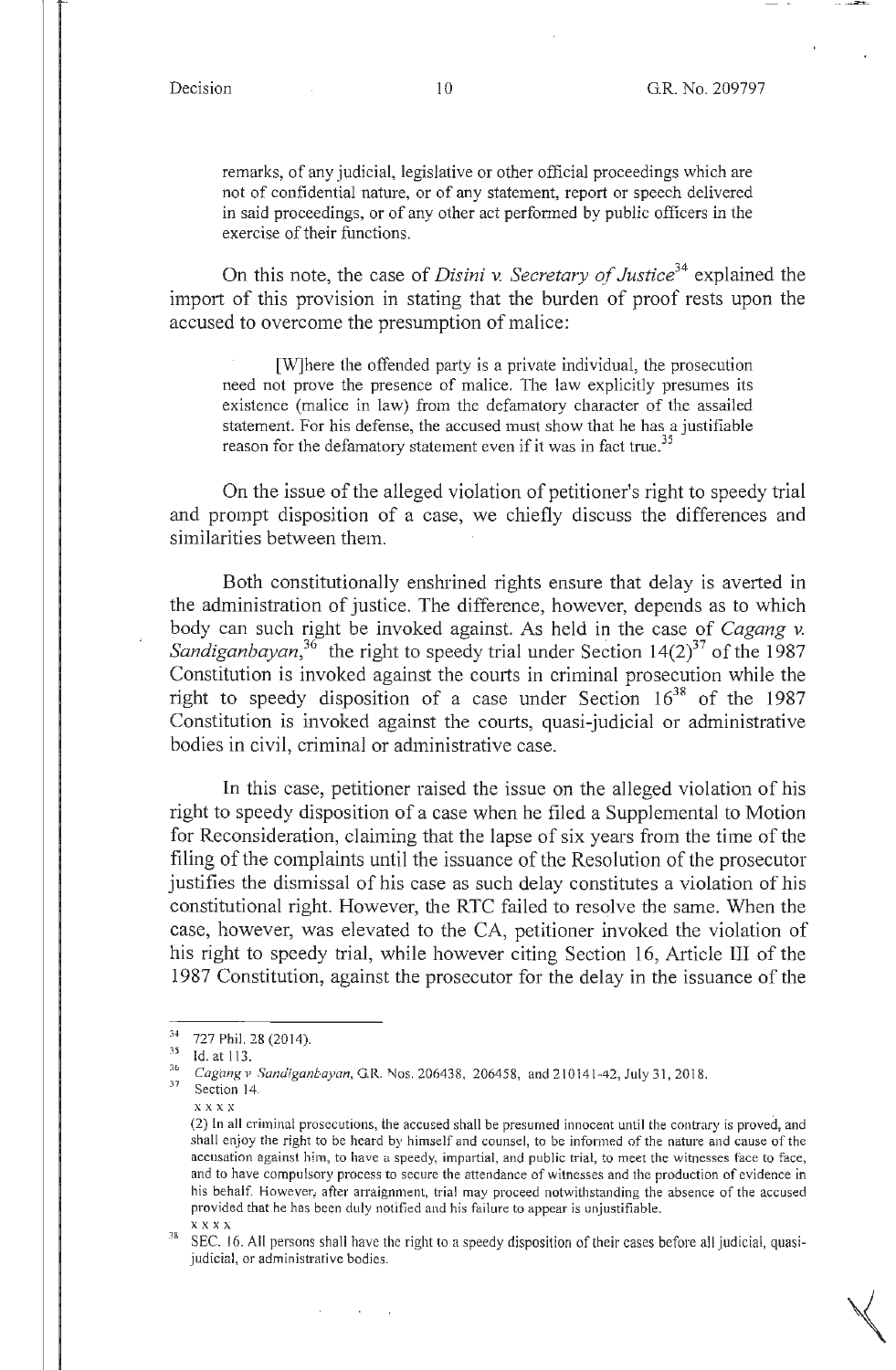y

Resolution. In resolving the issue, the CA declared that petitioner's right to speedy trial was not violated, but failed to explain the factual bases for its disposition. Other than maintaining that petitioner failed to prove that the proceeding was attended by vexatious, capricious or oppressive delays, the CA did not provide for sufficient factual bases when it determined that there was no violation of his right.

Remarkably, in this present petition, petitioner invokes the alleged violation of his rights to speedy trial and prompt disposition of the case.

At any rate, both rights are deemed violated "when the proceeding is attended by vexatious, capricious, and oppressive delays; or when unjustified postponements of the trial are asked for and secured; or when without cause or justifiable motive a long period of time is allowed to elapse without the party having his case tried."<sup>39</sup>

In determining whether a person is denied of his right to speedy trial or right to speedy disposition of a case, the Barker Balancing Test and the judicial pronouncements in *Cagang* find application.

Under the Barker Balancing Test, the following factors must be considered in determining the existence of inordinate delay: ( 1) the length of delay; (2) the reasons for the delay; (3) the assertion or failure to assert such right by the accused; and (4) the prejudice caused by the delay. $40$ 

In *Cagang*, the Court warned that the determination of inordinate delay is not by mathematical computation, as several factors contribute in resolving a case:

What may constitute a reasonable time to resolve a proceeding is not determined by "mere mathematical reckoning." It requires consideration of a number of factors, including the time required to investigate the complaint, to file the information, to conduct an arraignment, the application for bail, pre-trial, trial proper, and the submission of the case for decision Unforeseen circumstances, such as unavoidable postponements or force majeure, must also be taken into account.

The complexity of the issues presented by the case must be considered in determining whether the period necessary for its resolution is reasonable. In Mendoza-Ong v. Sandiganbayan this Court found that "the long delay in resolving the preliminary investigation could not be justified on the basis of the records." In Binay v. Sandiganbayan, this Court considered "the complexity of the cases (not run-of-the-mill variety) and the conduct of the parties' lawyers" to determine whether the delay is justifiable. When the case is simple and the evidence is straightforward, it is possible that delay may occur even within the given periods. Defense, however, still has the burden to prove that the case could have been resolved even before

<sup>39</sup>*Remul/a v. Sandiganbayan.* 808 Phil. 739(2017).

<sup>,</sup>io Id.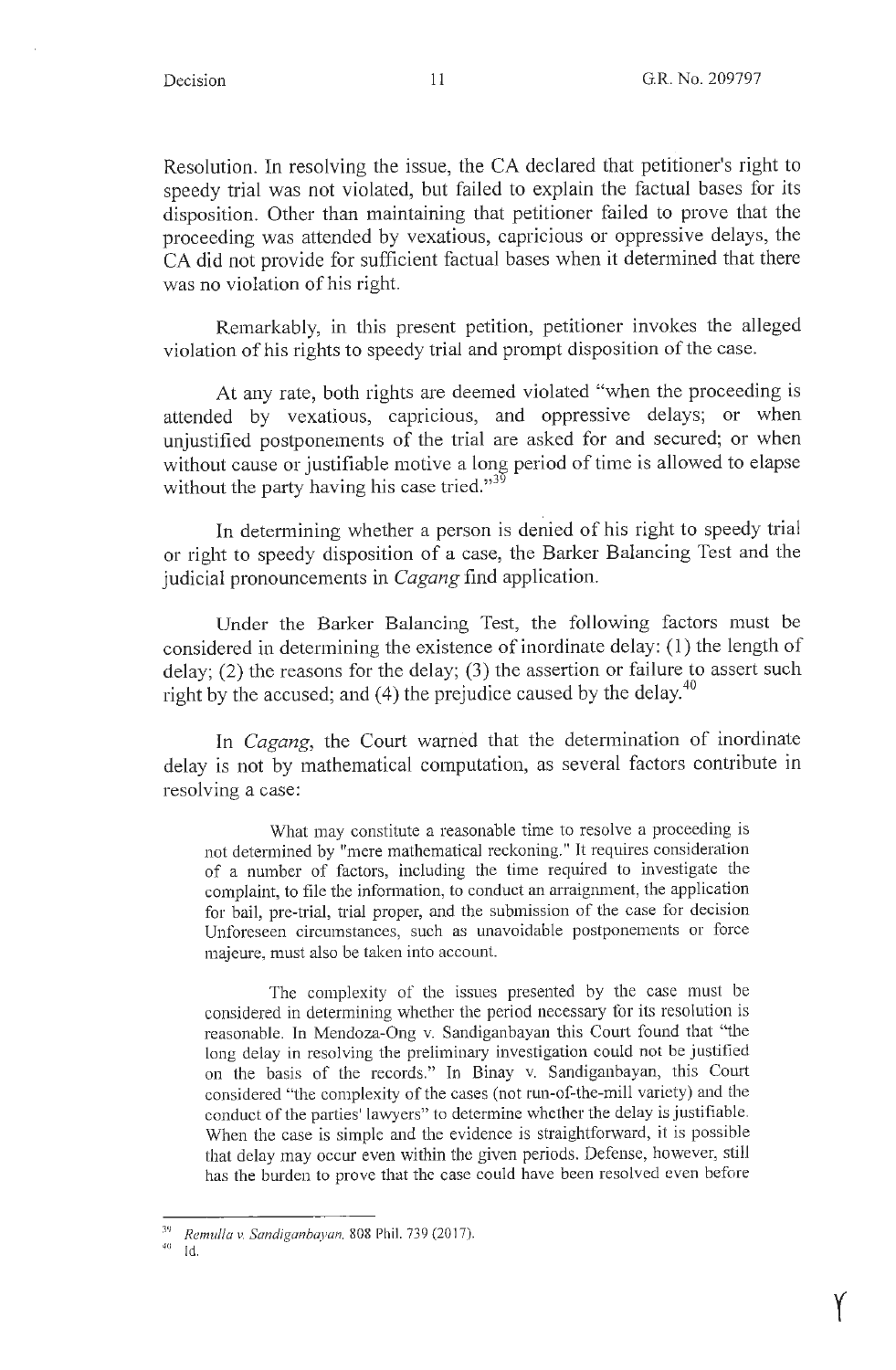y

the lapse of the period before the delay could be considered inordinate."<sup>41</sup> ( citations omitted)

Notably, these factors would find significance if the fact of delay was already established. This may be proved by reference to laws which provide for the time periods in the disposition of cases. Only when delay is ascertained would the prosecution be charged with the burden of proving that there was no violation of the right to speedy trial or the right to speedy disposition of cases. Otherwise, the burden of proof lies with the defense.

In this case, the complaint was filed against petitioner in February 2002. The prosecutor's Resolution finding probable cause, however, was issued only on August 1, 2008 or six years thereafter. Upon receipt of such Resolution, petitioner immediately raised the issue of such undue delay, alleging that the same is in violation of his right to speedy disposition of a case when he filed a Supplemental to the Motion for Reconsideration. Verily, there was no waiver on his part as he exerted efforts in protecting his constitutional right.

In absolute terms, the findings of the prosecutor was issued beyond the limited period provided under Section  $3(f)$  of Rule 112 of the Rules of Court:

SEC. 3. Procedure.- The preliminary investigation shall be conducted in the following manner:  $x \times x \times x$ 

(f) Within ten (10) days after the investigation, the investigating officer shall determine whether or not there is sufficient ground to hold the respondent for trial.

It is, thus, clear that the burden is shifted to the prosecution. Following *Cagang,* to discharge the same, the prosecution must demonstrate: "first, that it followed the prescribed procedure in the conduct of preliminary investigation and in the prosecution of the case; second, that the complexity of the issues and the volume of evidence made the delay inevitable; and third, that no prejudice was suffered by the accused as a result of the  $delay.<sup>42</sup>$ 

To successfully apply the foregoing, it must be established, however, that the accused did not acquiesced to the delay amounting to a waiver of his/her right to invoke the constitutional right. Such waiver may also be appreciated when the accused actively caused the delay by employment of dilatory tactics.

 $^{42}$  Id.

<sup>41</sup> C *agang* v. *Sandiganbayan,* supra note 36.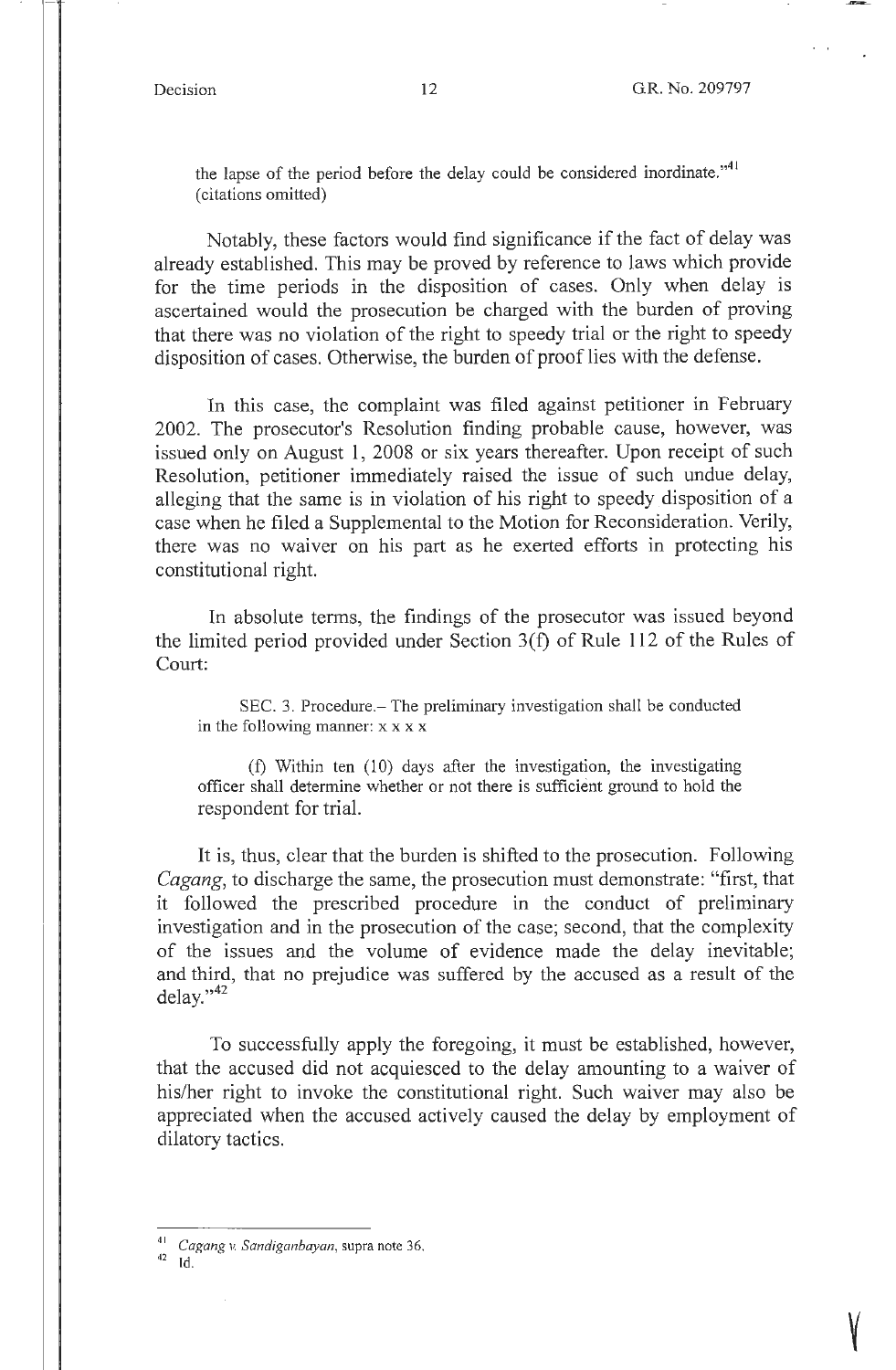Here, despite such delay, the prosecution failed to offer any justification for the same. There was no showing that delay was caused by unforeseen circumstances or that it was caused by the intricacy of the issues of the case. As to the latter, in fact, it is clear that while there were several complaints against the petitioner, such complaints were rooted on the same set of facts and allegations, that is, the alleged malicious posting of Notice addressed to the members of the Lord's Flock. Moreover, when petitioner asserted the violation of his right to speedy disposition in said Supplemental to the Motion for Reconsideration, the prosecutor instead assigned the complaint to another, ordering the latter to file a Motion to Withdraw Information based on the lack of probable cause.

Verily, the passage of six years is violative of petitioner's right to speedy disposition of cases. Indubitably, the delay not only caused prejudice to the petitioner, but defeated such constitutional right's salutary objective of assuring that an innocent person is freed from anxiety and expense of litigation of having his guilt determined in the shortest time possible compatible with his/her legitimate defenses.<sup>43</sup> The dismissal of the criminal complaint against petitioner is thus in order.

**WHEREFORE,** the instant petition is **GRANTED.** The Decision dated June 27, 2013 and the Resolution dated October 30, 2013 of the Court of Appeals in CA-GR. SP No. 118660 are **ANNULLED** and **SET ASIDE.** 

The criminal complaint against petitioner FROILAN L. HONG is **DISMISSED** for violation of his constitutional right to speedy disposition of a case.

**SO ORDERED.** 

**(fa.intervature)**<br>*Associate Justice* 

**WE CONCUR:** 

. **PERALTA**  *Chief tstice Chairperson* 

<sup>43</sup>*See Escobar v. People,* G.R. Nos. 228349, 228353 & 229895-96, September 19, 20 18, citing *Coscolluela v. Sandiganbayan,* 714 Phil. 55, 65(2013).